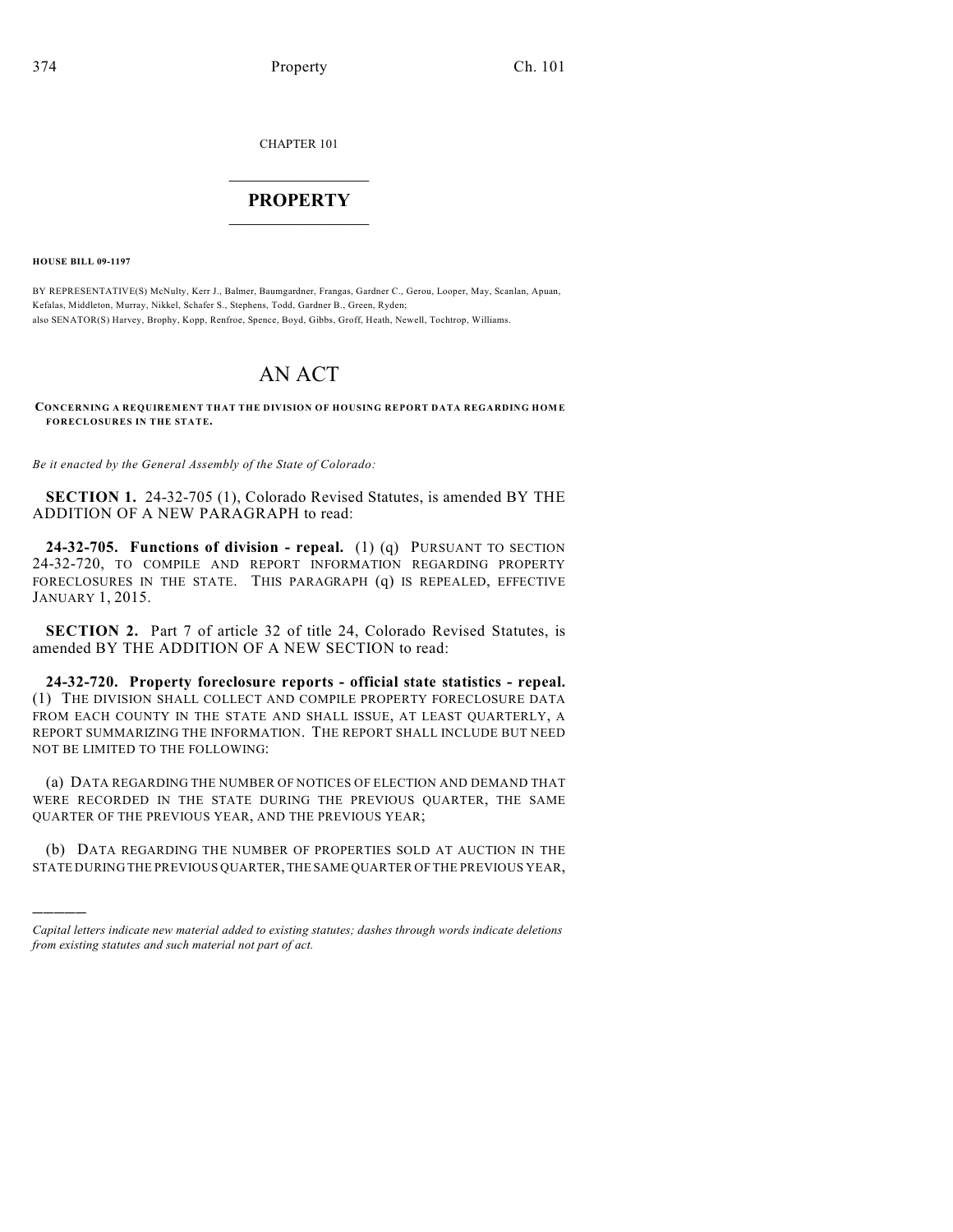AND THE PREVIOUS YEAR;

(c) DATA REGARDING THE NUMBER OF INSTANCES IN THE PREVIOUS QUARTER, THE SAME QUARTER OF THE PREVIOUS YEAR, AND THE PREVIOUS YEAR IN WHICH A PROPERTY OWNER OR OTHER INTERESTED PARTY CURED A DEFAULT ON A PROPERTY FOR WHICH A NOTICE OF ELECTION AND DEMAND WAS RECORDED;

(d) A COMPARISON OF FORECLOSURE DATA FROM VARIOUS COUNTIES IN THE STATE IN WHICH THERE HAS BEEN A RELATIVELY LARGE OCCURRENCE OF FORECLOSURE ACTIVITY DURING THE PREVIOUS QUARTER, THE SAME QUARTER OF THE PREVIOUS YEAR, AND THE PREVIOUS YEAR;

(e) AN ANALYSIS OF THE REGIONAL DIFFERENCE IN FORECLOSURE ACTIVITY OVER THE PREVIOUS QUARTER, THE SAME QUARTER OF THE PREVIOUS YEAR, AND THE PREVIOUS YEAR; AND

(f) A FORECAST OF HOW FORECLOSURE DATA MAY CHANGE IN THE NEXT QUARTER AND OVER THE NEXT YEAR.

(2) THE DIVISION SHALL MAKE THE FORECLOSURE REPORT PREPARED PURSUANT TO SUBSECTION (1) OF THIS SECTION AVAILABLE TO THE PUBLIC ON THE DIVISION'S INTERNET WEB SITE AND BY ANY OTHER MEANS DETERMINED APPROPRIATE BY THE DIVISION.

(3) THE INFORMATION COMPILED AND REPORTED BY THE DIVISION SHALL BE THE OFFICIAL FORECLOSURE DATA FOR THE STATE. THE STATE AND ANY POLITICAL SUBDIVISION OF THE STATE SHALL USE THE DIVISION'S DATA WHEN CITING STATE FORECLOSURE STATISTICS; EXCEPT THAT ANY POLITICAL SUBDIVISION OF THE STATE MAY CITE FORECLOSURE STATISTICS AS THEY ARE REPORTED BY THE PUBLIC TRUSTEE OF ANY COUNTY IN THE STATE. WHENEVER POSSIBLE, THE DIVISION AND ANY OTHER POLITICAL SUBDIVISION OF THE STATE SHALL ENCOURAGE PRIVATE ENTITIES THAT CITE FORECLOSURE STATISTICS TO USE THE INFORMATION COMPILED AND REPORTED BY THE DIVISION. FOR THE PURPOSES OF REPORTING FORECLOSURE DATA AS ALLOWED PURSUANT TO THIS SECTION, THE TERM "FORECLOSURE" SHALL BE USED ONLY TO REFER TO A PROPERTY THAT HAS BEEN SOLD AT AUCTION.

(4) THE PUBLIC TRUSTEE OF EACH COUNTY IN THE STATE SHALL PROVIDE TO THE DIVISION THE FORECLOSURE DATA FROM HIS OR HER COUNTY NECESSARY FOR THE DIVISION TO COMPILE THE REPORT REQUIRED PURSUANT TO THIS SECTION. EACH PUBLIC TRUSTEE SHALL PROVIDE THE INFORMATION TO THE DIVISION ON A QUARTERLY BASIS, OR OTHERWISE AS REQUESTED BY THE DIVISION.

(5) THIS SECTION IS REPEALED, EFFECTIVE JANUARY 1, 2015.

**SECTION 3. Act subject to petition - effective date.** This act shall take effect at 12:01 a.m. on the day following the expiration of the ninety-day period after final adjournment of the general assembly that is allowed for submitting a referendum petition pursuant to article V, section 1 (3) of the state constitution, (August 5, 2009, if adjournment sine die is on May 6, 2009); except that, if a referendum petition is